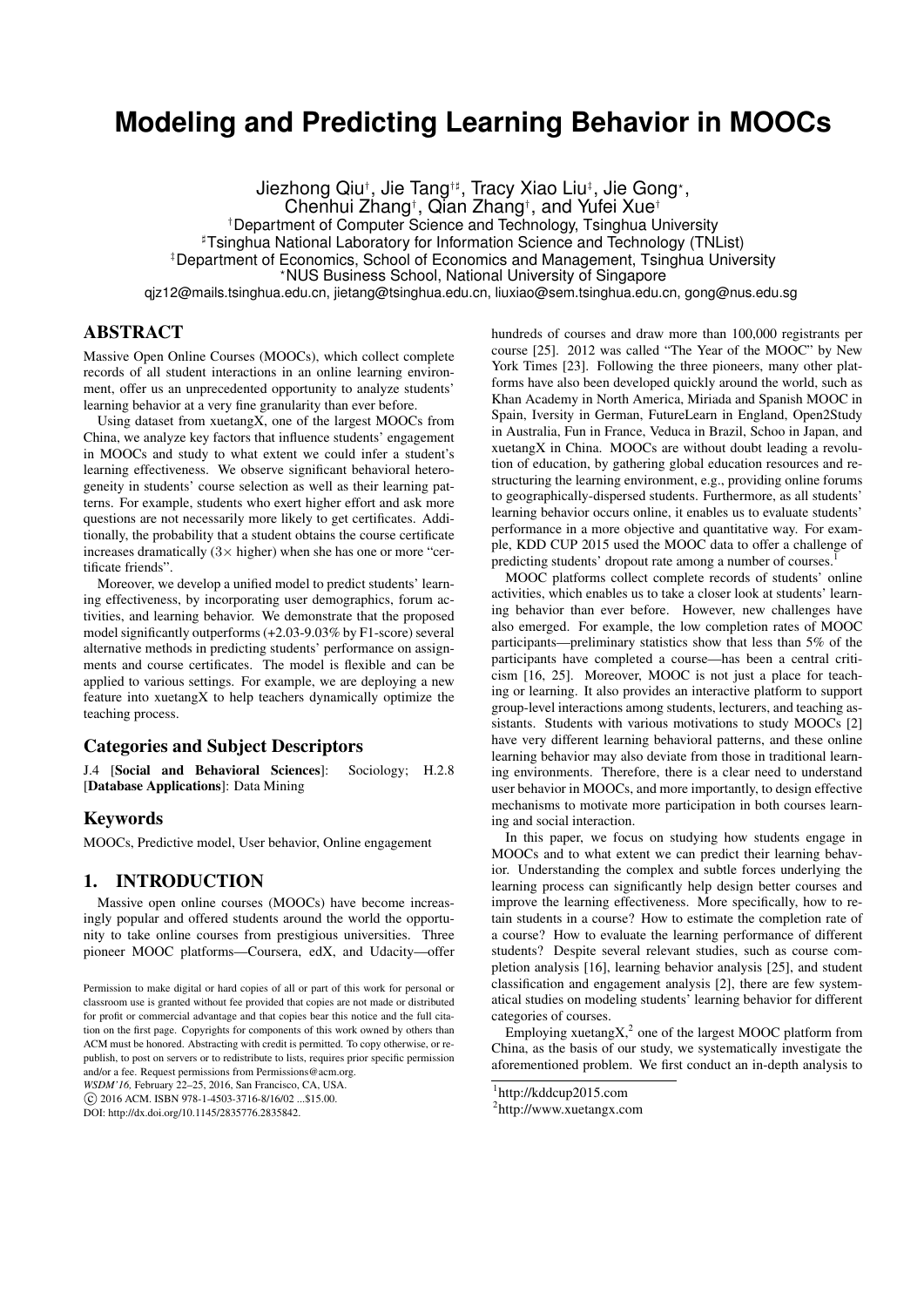



(b) Certificate Earner Prediction

Figure 1: Performance of Learning Behavior Prediction by Different Methods. (a) Assignment grade prediction, and (b) Certificate earner prediction. Please refer to § 4 for definitions of the comparative methods.

understand the degree to which user demographics (gender, age, and education background) influence students' forum activities and learning behavior including watching videos and working on assignments. Moreover, we estimate each of the three factors' importance on students' learning performance, e.g., the likelihood of getting certificates. We have several intriguing discoveries. First, hard working and frequent questioning do not necessarily imply high learning performance. Second, engaging in the course forum is a significant indicator for students' learning performance. Third, homophily  $[18]$  — the idea that similarity and connection tend to co-occur, or "birds of a feather flock together" [20] — plays an important role for predicting students' learning behavior. The probability that a student obtains the course certificate increases dramatically  $(3 \times$  higher) when she has one or more "certificate friends".

We then propose a latent dynamic factor graph (LadFG) to model and predict learning behavior in MOOCs. The model incorporates students' demographics, forum activities, and learning behavior into a unified framework. It captures the dynamic information and homophily correlations between students, and projects students' learning behavior into a latent continuous space. Although the model is general enough to be applied to various settings, we particularly consider two prediction tasks: assignment grade prediction and certificate earner prediction. The former predicts students' performance on assignment, while the latter predicts which students could get the certificates after a course ends. Figure 1 shows the performance of different comparison methods for the two prediction tasks on both science courses and non-science courses.

Table 1: The Description of the Dataset.

| Category    | Type                 | <b>Number</b> |
|-------------|----------------------|---------------|
| Course      | All                  | 11            |
| Science     | CS                   | 3             |
|             | EE                   | 2             |
|             | Economics            | 2             |
| Non-Science | History              | 3             |
|             | <b>Sports</b>        |               |
|             | Total #              | 88.112        |
| User        | Max #students/course | 31,120        |
|             | Min #students/course | 2.631         |
| Forum       | # new posts          | 13,021        |
|             | # replies            | 16,367        |
| Activity    | Activity types       | 21            |
|             | # Activity logs      | 56,800,000    |

*Note: the data spans from Oct 10, 2013 to Jun 26, 2014.*



Figure 2: Regression Analysis for Course Selection by the Linear Probability Model.

Clearly, the proposed method improves the prediction accuracy by up to 9.03% over the alternative methods. Based on the results of the proposed model, we are deploying a new feature into the xuetangX system to help lecturers optimize their teaching process.

Data. Our data comes from xuetangX, a partner of edX. The system was launched in October 2013 and up to November 2015, it has offered 670 courses (including courses from Tsinghua University, Peking University, and edX courses from MIT, Stanford, UC Berkeley, etc.) and attracted 1,700,000 registered users. The dataset used in this paper consists of 11 completed courses in the Fall 2013 and Spring 2014 semesters. We categorize the courses into two types: science (Computer Science and Electronic Engineering) vs. non-science (Economics, History, and Sports) courses. The average number of registered users for the science courses is lower than that of the non-science courses, though the difference is not statistically significant (5,911 vs. 12,959,  $p = 0.247$ , twosided t-tests). Each course has a discussion forum for students to post/reply questions and to interact with each other. The dataset also consists of multiple types of students' activities such as watching videos, working on assignments, downloading resources and etc. In total, there are 56,800,000 time-stamped activity logs. Table 1 reports summary statistics of the dataset.

We first conduct a regression analysis to examine correlation between student demographics and course selection. Regarding demographics, we consider gender, education (graduate degree including master and PhD, bachelor, and those with degree below bachelor), and age. As age and education are significantly and positively correlated ( $p = 0.000$ , chi-square test), we focus on education here. Figure 2 shows regression results from a linear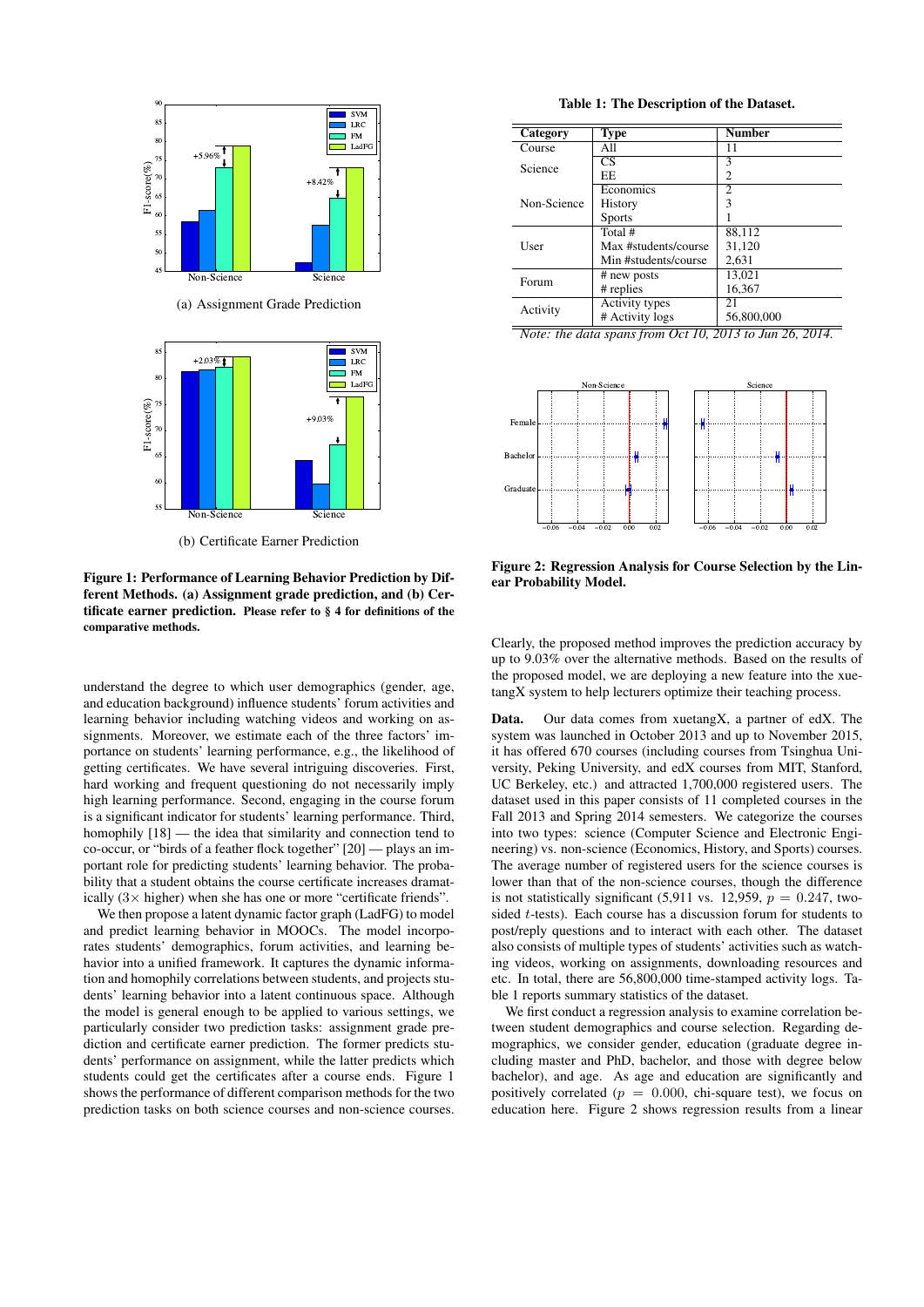probability model of course enrollment.<sup>3</sup> The dependent variable is whether user  $v_i$  registers a course. The independent variables are (1) female dummy and (2) education level dummies including bachelor, graduate, and the omitted variable is bachelor below. Additionally, we control for age and course characteristics by including course category and estimated weekly hours in learning. From the results, we observe that compared to male students, females are significantly more likely to take non-science courses ( $p < 0.01$ ), and less likely to choose science courses ( $p < 0.01$ ). Moreover, compared to users with low education (<br/>bachelor), bachelors are significantly more likely to take non-science courses ( $p < 0.01$ ), and significantly less likely to choose science courses ( $p < 0.01$ ). In contrast, graduate students are significantly more likely to take science courses ( $p < 0.05$ ).

Organization. Section 2 presents pattern analysis for student activities; Section 3 formulates the problem and presents the proposed model; Section 4 presents the experimental results; Section 5 discusses related work and Section 6 concludes the work.

### 2. PATTERNS OF STUDENT ACTIVITY

In this section, we investigate students' learning activities including forum activities and time spent on videos and assignments. Moreover, we examine how each of these factors affects a user's likelihood of getting certificates, i.e., a student's final grade in a course is at least 60 out of 100.

Several common features apply throughout our regression analysis. First, robust standard errors are reported in parentheses. Second, two-sided p-values are reported and significant at: \* 10%; \*\* 5%; \*\*\* 1%. Third, age and course type dummies are controlled in all regressions. Finally, in all regression analyses, we consider ordinary least squares (OLS) models.

### 2.1 Learning Activity Patterns

We first study users' participation pattern of forum activities including posting new threads and replying to questions. Second, we study their learning behavior for watching videos and doing assignments.

Engagement patterns of forum activity. In course forums, students can post new questions and answer existing questions. Overall, the level of forum activities is very low: 94% users in our sample never participate in posting or replying to questions. Additionally, among active users, their forum activities decrease with time  $(p < 0.05)$  for all but new post in science courses  $(p > 0.1)$ , suggesting that users' participation enthusiasm in courses decays over time. This observation is consistent with that in previous studies [2, 25].

We present ordinary least squares (OLS) estimates of the relationship between student characteristics and the number of forum activities in Table 2. The dependent variable is the number of new posts (Columns 1 and 3) or replies (Columns 2 and 4) per student, and the independent variables include gender, education level, and the required effort level for a course (specified by the teacher). It is interesting that women are only more active in asking questions in non-science courses, while they are much more quiet in science courses. Within non-science courses (Columns 1 and 2), women post significantly more questions than men ( $p < 0.01$ ), though they reply marginally significantly fewer questions ( $p < 0.1$ ). In con-

Table 2: Regression Analysis for Forum Activities.

|                 | Non-Science     |             | Science         |          |
|-----------------|-----------------|-------------|-----------------|----------|
|                 | <b>New Post</b> | Reply       | <b>New Post</b> | Reply    |
|                 | (1)             | (2)         | (3)             | (4)      |
| Female          | $0.089***$      | $-0.024*$   | $-0.026**$      | $-0.053$ |
|                 | (0.013)         | (0.013)     | (0.011)         | (0.145)  |
| <b>Bachelor</b> | $0.029***$      | 0.007       | 0.015           | $0.074*$ |
|                 | (0.011)         | (0.010)     | (0.010)         | (0.045)  |
| Graduate        | 0.001           | 0.007       | 0.016           | $0.306*$ |
|                 | (0.016)         | (0.030)     | (0.013)         | (0.156)  |
| Effort          | $0.277***$      | $-0.053***$ |                 |          |
|                 | (0.058)         | (0.017)     |                 |          |
| Constant        | $-0.534***$     | $0.228***$  | $0.050**$       | 0.092    |
|                 | (0.122)         | (0.054)     | (0.022)         | (0.059)  |
| Obs.            | 74,480          | 74,480      | 19,269          | 19,269   |
| $R^2$           | 0.013           | 0.001       | 0.001           | 0.002    |

*Note: Constant—the learned offset by the regression model; Obs.—the number of observations in each category; and*  $R^2$  — the proportion of variance in the criterion that is ex*plained by the estimated regression model.*

Table 3: Regression Analysis for Effective Learning Time.

|                 | Non-Science  |             |             | Science    |
|-----------------|--------------|-------------|-------------|------------|
|                 | Video        | Assignment  | Video       | Assignment |
|                 | (1)          | (2)         | (3)         | (4)        |
| Female          | 8.588***     | 3.985***    | $-7.890***$ | $-4.793**$ |
|                 | (1.181)      | (0.400)     | (2.281)     | (2.277)    |
| <b>Bachelor</b> | 1.019        | $1.123**$   | 8.032***    | 8.946***   |
|                 | (1.389)      | (0.454)     | (1.876)     | (1.898)    |
| Graduate        | $-5.618***$  | $-1.918***$ | $6.945***$  | 4.817**    |
|                 | (1.774)      | (0.567)     | (2.585)     | (2.247)    |
| Effort          | $-29.489***$ | 1.895***    |             |            |
|                 | (1.345)      | (0.521)     |             |            |
| Constant        | 101.258***   | $-4.246***$ | 26.746***   | 22.566***  |
|                 | (4.970)      | (1.538)     | (4.241)     | (6.293)    |
| Obs.            | 74,480       | 74,480      | 19,269      | 19,269     |
| $R^2$           | 0.035        | 0.021       | 0.002       | 0.002      |

trast, their amount of new post in science courses is significantly less than male students (Column 3,  $p < 0.05$ ).

Pertaining to forum activities between students with different education levels, we find that bachelors post significantly more questions in non-science courses (Column 1). In contrast, graduate students do not ask many questions while their amount of replies in science courses is marginally significantly higher than those with degrees below bachelor (Column 4,  $p < 0.1$ ). The effect size is also higher than that for bachelors (0.306 vs. 0.074,  $p = 0.105$ ), which indicates that people with different education levels may play different roles in forums. In addition, within non-science courses, users post more questions when a course requires more working hours (Column 1,  $p < 0.01$ ). However, the amount of replies is significantly negatively correlated with course effort requirements (Column 2,  $p < 0.01$ ). One explanation is that more difficult courses may induce more questions, while these questions may be more challenging for users to answer.

Engagement patterns of videos and assignments. First, we define user  $v_i$ 's effective learning time below.

<sup>&</sup>lt;sup>3</sup>We present the linear probability model as it is easier for results interpretation. All results are robust when probit or logit models are used.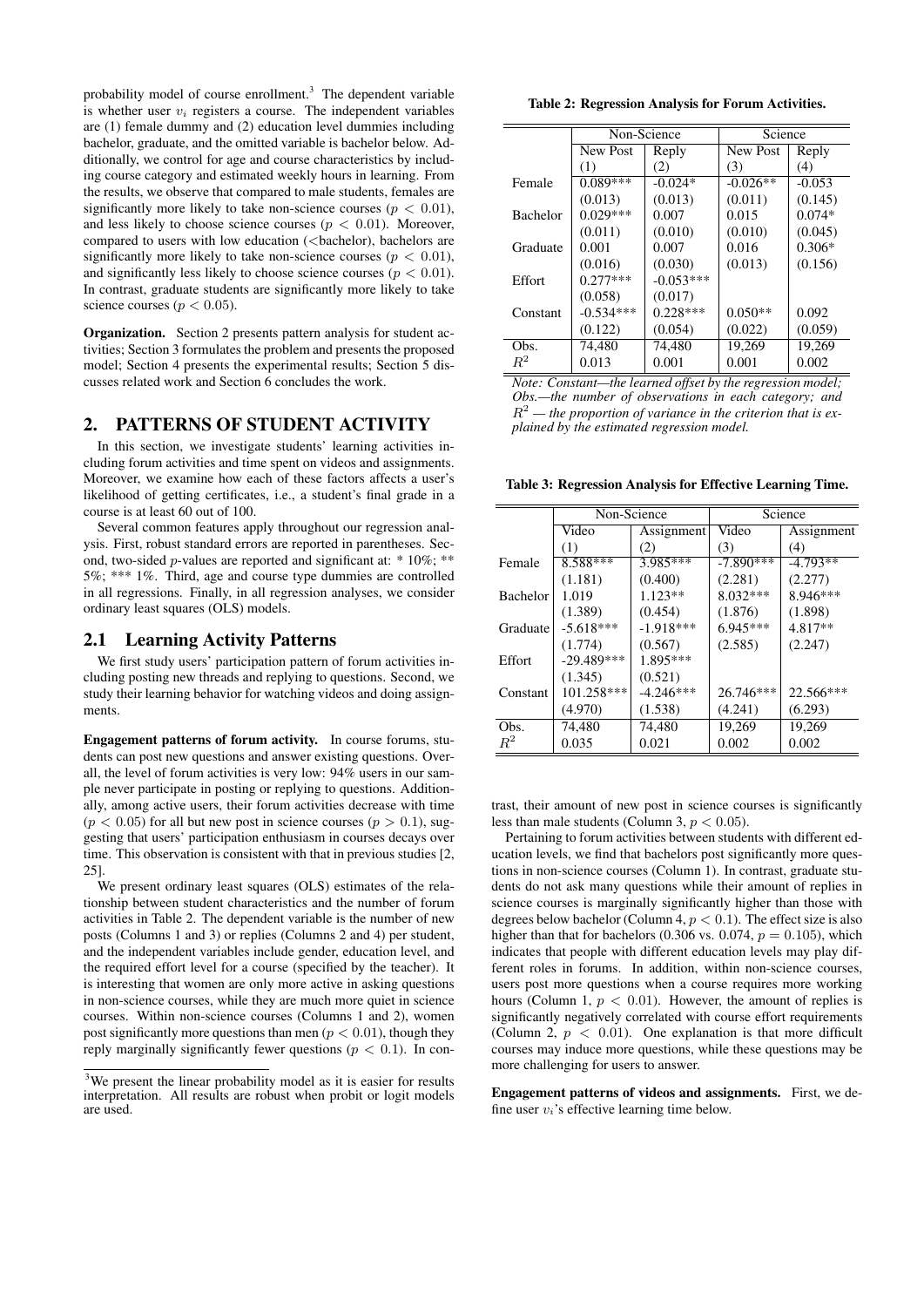*Definition 1.* Effective learning time. It represents the actual (or valid) time that a student spends on watching videos and working on assignments.

In practice, it is difficult to accurately measure students' study time [8]. For example, after a student clicks a video, she may leave and work on something else. Therefore, we design an algorithm based on deterministic finite automaton to approximate effective learning time. Specifically, we define three states: *idle*, *video*, and *assignment*, in the state automaton. The automaton starts with idle, and changes states when it receives certain activities triggered by students. For example, when the student triggers a "play video" activity, the state changes from idle to video. While a "pause" activity changes the state back to idle. Altogether, the duration between two activities will be counted as the effective learning time. In addition, there is threshold-triggered transition from any states to idle. The idea is that if a student stays in a state, e.g., video, for a long time (longer than a threshold), $4$  the automaton moves back to idle.

Applying the algorithm described above, we estimate each user's effective learning time on a certain course. Similar to forum activities, time spent on videos and assignments is extremely few. Specifically, the median time for watching videos is 4.53 minutes per course and 0 for working on assignments. In fact, 36% users never watch videos, and 52% of them never do assignments, suggesting that doing assignments requires more effort from users. In addition, for users who have active learning records, the amount of video and assignment related activities increases in time ( $p < 0.01$ ) for all but assignments in non-science courses ( $p > 0.1$ ). We suspect that students may only spend time on learning when the deadline approaches.

We report regression results of users' effective learning time in Table 3. First, compared to male students, female students spend significantly more time on both videos and assignments in non-science courses (Columns 1-2), while they spend significantly less time on both activities in science courses (Columns 3- 4). Again, this echoes our prior findings on gender differences in both course selection and forum activities. Second, for both science and non-science courses, bachelors work hardest among all education groups, and the effect size is significantly stronger for science courses than non-science course (video: 8.032 vs. 1.019,  $p = 0.003$ ; assignment: 8.946 vs. 1.123,  $p = 0.000$ ). Graduate students spend least time on study in non-science courses (Columns 1-2). In science courses, though their effort is higher than those with degrees below bachelors, it is still lower than that for bachelors (video: 6.945 vs. 8.032,  $p = 0.648$ ; assignment: 4.817 vs. 8.946,  $p = 0.076$ . Additionally, when the course requires higher effort, students spend significantly more time on assignments (Column 2). Surprisingly, they spend significantly less time on videos (Column 1). One possibility is that the time spent on videos is also correlated with unobserved course characteristics, e.g., the length of videos.

### 2.2 Certificate Rate

Now, we examine whether the likelihood of getting the certificate is correlated with user demographics, forum activities and effective learning time. Overall, among 11 courses in our data, the certification rate lies between 0.84% and 14.95%. The average certification rate for science courses is lower than that in non-science courses, though the difference is not statistically significant (1.11% vs. 4.68%,  $p = 0.178$ , two-sided t-tests).

#### Table 4: Regression Analysis for Certificate Rate: All Users.

|            | Model 1     |            | Model 2     |            |  |
|------------|-------------|------------|-------------|------------|--|
|            | Non-Science | Science    | Non-Science | Science    |  |
|            | (1)         | (2)        | (3)         | (4)        |  |
| Female     | $0.014***$  | $-0.003$   | $0.002*$    | 0.001      |  |
|            | (0.002)     | (0.002)    | (0.001)     | (0.002)    |  |
| New Post   |             |            | $0.004***$  | $0.038***$ |  |
|            |             |            | (0.001)     | (0.008)    |  |
| Reply      |             |            | $0.004**$   | $0.001*$   |  |
|            |             |            | (0.002)     | (0.001)    |  |
| Video      |             |            | $0.000***$  | $-0.000$   |  |
|            |             |            | (0.000)     | (0.000)    |  |
| Assignment |             |            | $0.003***$  | $0.000***$ |  |
|            |             |            | (0.000)     | (0.000)    |  |
| Bachelor   | $0.014***$  | $0.003*$   | $0.011***$  | $-0.001$   |  |
|            | (0.002)     | (0.002)    | (0.001)     | (0.001)    |  |
| Graduate   | $0.007***$  | 0.004      | $0.013***$  | 0.001      |  |
|            | (0.002)     | (0.002)    | (0.002)     | (0.002)    |  |
| Effort     | $-0.072***$ |            | $-0.072***$ |            |  |
|            | (0.003)     |            | (0.003)     |            |  |
| Constant   | $0.286***$  | $0.018***$ | $0.280***$  | 0.006      |  |
|            | (0.013)     | (0.006)    | (0.011)     | (0.004)    |  |
| Obs.       | 74,480      | 19,269     | 74,480      | 19,269     |  |
| $R^2$      | 0.024       | 0.001      | 0.462       | 0.363      |  |

Table 4 summarizes results from linear probability models. In the first model specification (Columns 1-2), we only include demographic information used in prior regressions, and we control for forum activities and effective learning time in the second model (Columns 3-4). First, we find that compared to male students, females are significantly more likely to get the certificate in nonscience courses (Column 1 of Model 1); however, the size of the gender difference decreases significantly after we control for forum activities and effective learning time in Model 2 (0.014 vs. 0.002,  $p = 0.000$ , chi-square test). This suggests that the superiority of women's performance in non-science courses is mainly driven by their effort in forum and learning activities.

Second, compared to students with degrees below bachelors, bachelors are significantly more likely to get the certificate in nonscience courses and the result is robust in both models (Columns 1 and 3,  $p < 0.01$ ), while their high effort on science courses does not transform to significantly higher certificate rate.<sup>5</sup> Surprisingly, graduate students are also significantly more likely to get the certificate in non-science courses (Column 1: 0.007,  $p < 0.01$ ), although their effective learning time is significantly lower than others. Moreover, after controlling for effort, the size of the effect is almost doubled (Column 3: 0.013,  $p < 0.01$ ). This implies that the certificate rate is not only related to effort, but also ability and existing knowledge level. In particular, for graduate students who may have higher learning ability, once they exert effort, they have a higher chance to get certificates. Additionally, the required effort level for a course is significantly and negatively correlated with the likelihood of getting certificates (Columns 1 and 3).

Last but not least, we discuss effect of forum activities and effective learning time on certificate rate. Specifically, both forum activities are good predictors for getting certificates. In non-science courses, the size of the effect between posting and replying questions is about the same (0.004 vs. 0.004,  $p = 0.837$ , F-test). In

<sup>&</sup>lt;sup>4</sup>In our implementation, we set the threshold to 20 minutes based on human feedback.

<sup>5</sup>The effect is positive and marginally significant in Model 1 and it becomes negative and insignificant in Model 2.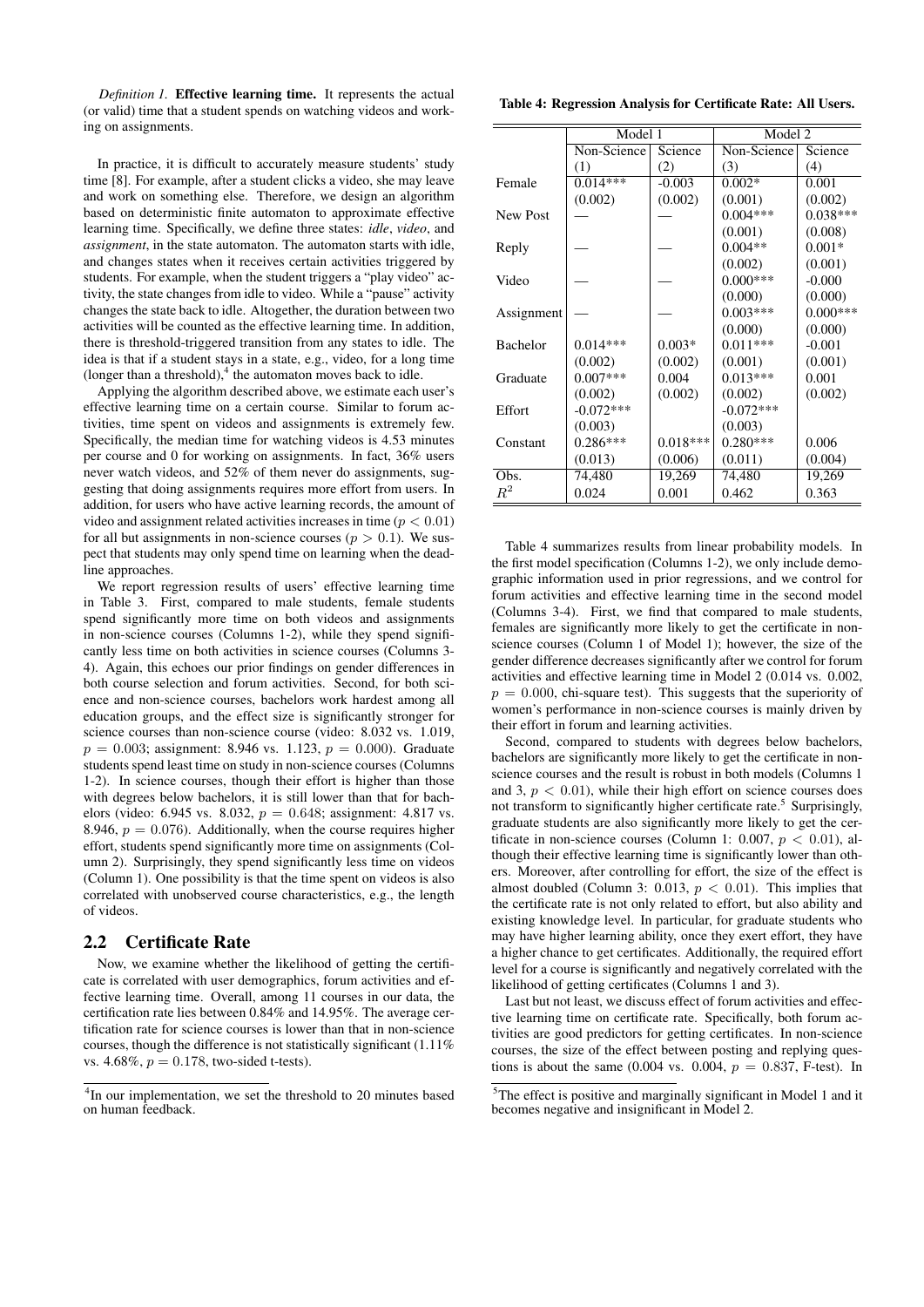

Figure 3: Forum Activity and Certificate Rate for Active Users.

contrast, in science courses, posting questions matters more than answering them (0.038 vs. 0.001,  $p = 0.000$ , F-test), suggesting that students who ask questions are more likely to get certificates than those who answer questions. Moreover, in both two types of courses, the amount of time spent on videos and assignments are significantly positively correlated with certificate rates,<sup>6</sup> although the magnitude of the effect is very small.

As the distribution of forum activities is highly skewed, our findings might be contaminated by the large number of inactive users. As a robustness check, we focus on the active users, e.g., those who have posted at least one thread in the forum. Overall, the relationship between forum activities and certificate rate is still positive and significant, with a slight decline in magnitude. It implies that to improve the likelihood of getting certificates, it is more important to be present and participate, while the intensity of participation, for instance posting another thread, matters less. This is supported by Figure 3(a), in which we plot the percentage of students obtaining a certificate by the number of forum threads they post. Clearly, the certificate rate increases sharply with the first few posts, but the benefit from further incremental activities becomes smaller. Another empirical finding is the spillover effect. We define a "certificate friends" dummy which is coded as 1 if a user interacts with other students who finally get certificates, and it is significantly positively correlated with users' likelihood of getting certificates, suggesting the importance of homophily correlation and positive learning spillover from well-performed students.

Summary. In summary, we have the following observations:

- Female students are more likely to ask questions in nonscience course forums, though not necessarily reply more questions. They also spend more time on watching videos and working on assignments for non-science courses.
- Bachelors ask more questions, especially in non-science courses. Interestingly, graduate students are not as active as bachelors in terms of asking questions, but they are quite active in answering questions, especially in science courses.
- Both forum activities and effective learning are significant predictors for certificate rate, suggesting the importance of encouraging students to participate in forum discussions.

### 3. MODEL FRAMEWORK

Now, we turn to discuss how to model the learning behavioral data. We propose a latent dynamic factor graph (LadFG) model to address the problem. The model incorporates observed learning

activities, including forum activities, watching videos, and doing assignments, into a unified framework. Different from previous research on factor graph model [26], in LadFG, we use a latent learning state to model students' learning state. Based on the modeling results, we will introduce how to apply the model to predict students' learning behavior.

#### 3.1 Formulation

To present the model precisely, we introduce some necessary notations. Let V denote a set of  $|V| = N$  students. We first define students' observed learning activities as follows:

*Definition* 2. Learning Activity: Let  $Y \in \{0,1\}^{T \times N \times n}$  be a tensor, with each element  $Y_{t,i,j}$  representing the  $j^{th}$  activity by student  $v_i \in V$  at time t, where T is the number of time stamps and n is the number of activities.

The activity space includes all activities (e.g., doing assignments and getting certificates) that we are interested in. We use a *n*−dimensional vector  $Y^t(i) = [Y_{t,i,0}, Y_{t,i,1}, \ldots, Y_{t,i,n-1}]^T$  to represent all activities performed by student  $v_i$  at time  $t$ . Moreover, we introduce the definition of latent learning state.

*Definition 3.* Latent Learning State: For each student  $v_i$  at time t, we define a m−dimensional vector of continuous latent states  $Z^t(i) = [Z_{t,i,0}, Z_{t,i,1}, \ldots, Z_{t,i,m-1}]^T$ , with  $Z_{t,i,j} \in [0,1]$ . Latent states of all students at all time stamps are recorded in a tensor  $Z \in [0, 1]^{T \times N \times m}$ .

To facilitate model description, we define  $\mathbf{Z}_{t-p}^{t-1}(i)$  =  $\left[ Z^{t-1}(i)^{\rm T}, Z^{t-2}(i)^{\rm T}, \ldots, Z^{t-p}(i)^{\rm T} \right]^{\rm T} \in [0,1]^{m \times p}$  as the vector of latent states of student  $v_i$  in the previous p time stamps. Finally, for modeling student behavior, we define attributes (features) for students in different time stamps as follows.

*Definition 4.* Time-varying Attribute Tensor: Let  $X \in$  $\mathbb{R}^{T \times N \times d}$  be a tensor in which  $X_{t,i,j}$  represents the  $j^{th}$  attribute of student  $v_i$  at time  $t$ , and  $d$  is the number of defined attributes (features). We use a d-dimensional vector  $X^t(i)$  =  $[X_{t,i,0}, X_{t,i,1}, \ldots, X_{t,i,d-1}]$ <sup>T</sup> to represent the attribute values of student  $v_i$  at time  $t$ .

The attribute tensor includes all possible attributes associated to students at different time stamps, e.g., demographics and all behavior except the defined learning activities.<sup>7</sup> The attributes may not change over time, e.g., gender. In this case, we have  $X^0(i) = X^1(i) = \cdots = X^{(T-1)}(i).$ 

Our goal for modeling learning behavior is to find a mapping from students' attribute tensor to the observed learning activities. Instead of directly learning the mapping, we use latent learning states as the bridge to connect the two sets of observation variables. Based on this idea, we propose a latent dynamic factor graph (LadFG) model.

### 3.2 Latent Dynamic Factor Graph Model

Figure 4 shows the graphical representation of the LadFG model. Each student is associated with a feature vector  $X^t(i)$  and a set of activities  $Y^t(i)$  for time t. We use latent states  $Z^t(i)$  to model students' activities and features. In Figure 4, each group of circles stands for a student's latent learning states  $Z^{t}(\tilde{i}) =$  $[Z_{t,i,0}, \cdots, Z_{t,i,m-1}]$  at time t, which is used to characterize the

<sup>&</sup>lt;sup>6</sup>The only insignificance is the effect of video time in science courses.

<sup>&</sup>lt;sup>7</sup>In different prediction applications, the defined learning activities and attribute tensor may be different.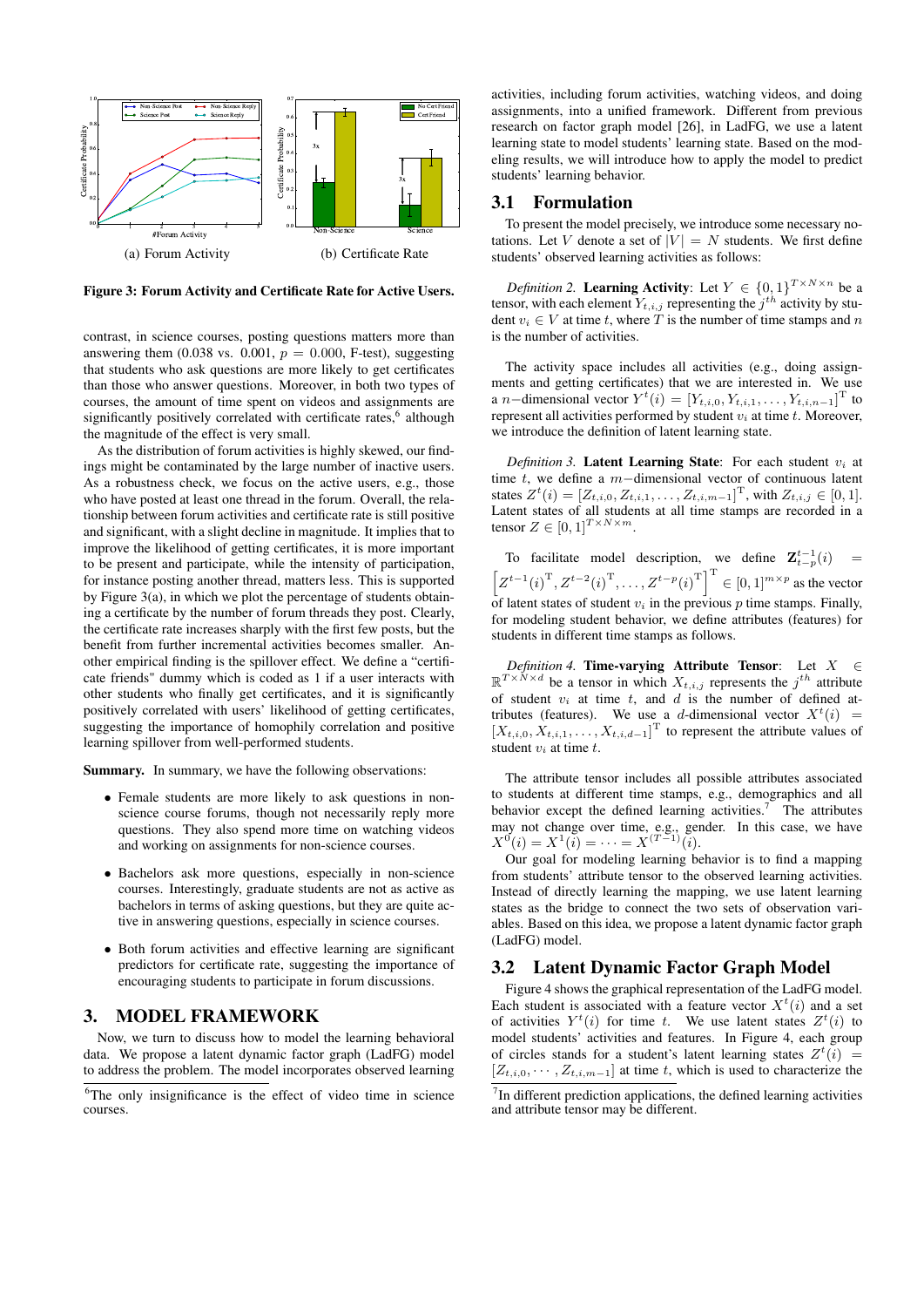

Figure 4: Graphical Representation of the LadFG Model. Each group of circles stands for a student's latent learning states  $Z^t(i)$  at time  $t$ , which is used to characterize the intention of the student to perform activities  $Y^t(i)$ ; each group of latent states is associated with an activity vector  $Y^t(i)$ , a vector of attributes  $X^t(i)$ , and depends on the student's historic learning states  $\mathbf{Z}_{t-p}^{t-1}(i)$  in previous  $p$  time stamps;  $f(W_dS^t(i)+b_d)$  and  $f(W_oZ^t(i)+\dot{b_o})$  denote two factors to capture the latent learning states and dynamic dependency, respectively.

intention of the student to perform different activities. Each group of latent states is associated with an activity vector  $Y^t(i)$ , a vector of attributes  $X^{t}(i)$ , and it depends on the student's historic learning states  $\mathbf{Z}_{t-p}^{t-1}(i)$  in previous p time stamps. Furthermore,  $f(W_dS^t(i) + b_d)$  denotes a factor function to capture the dynamic dependency. The method of modeling students' activities using latent states is similar to the assumption in Dynamic Factor Graph (DFG) [21], Markov Decision Process (MDP) [14], and Deep Learning [13]. Activity correlations between students are also modeled in the latent state space using function  $f(.)$ . Different from traditional models, we also model a long-distance dependency—a student's latent state can depend on her states in previous p time stamps.

In the LadFG model, we use function  $f(.)$  to capture correlations between different (observed or latent) variables. For simplicity, we use logistic regressions to model the dependency, although it can be replaced by any other functions. Specifically, we define  $f$  as a sigmoid function

$$
f(z) = \frac{1}{1 + e^{-z}}.
$$

Moreover, for latent state  $Z^{t}(i)$ , LadFG models the observed learning activities  $Y^t(i)$  by:

$$
Y^{t}(i)^{*} = f(W_{o}Z^{t}(i) + b_{o})
$$
\n(1)

where  $W_o \in \mathbb{R}^{n \times m}$ ,  $b_o \in \mathbb{R}^n$  are observation model parameters.

The dynamic model establishes a time-dependent correlation between a sequence of p past latent state  $\mathbf{Z}_{t-p}^{t-1}(i)$ , attributes  $X^{t}(i)$ and latent state  $Z^t(i)$ . For easy explanation, we define inputs of dynamic model as:

$$
S^{t}(i) = \left[\mathbf{Z}_{t-p}^{t-1}(i)^{\mathrm{T}}, X^{t}(i)^{\mathrm{T}}\right]^{\mathrm{T}}
$$
\n(2)

Then the latent states can be obtained by :

$$
Z^{t}(i)^{*} = f(W_{d}S^{t}(i) + b_{d})
$$
\n(3)

**Input:** number of epochs *L*;  
number of batches in each epoch in M Step *B*;  
latent states dimension *m*;  
E Step learning rate 
$$
\eta_z
$$
 and M Step learning rate  $\eta_{\Theta}$ ;  
weight decay parameters  $\lambda_z$  and  $\lambda_w$   
**Output:** learned parameters  $\Theta = \{W_d, W_o, b_d, b_o\}$ , latent states *Z*;  
Initialize model parameters  $\Theta$ ;  
Initialize latent states *Z*;  
**for**  $l = 1$  **to** *L* **do**  
E Step: %  $f$  **is**  $\Theta$ , update *Z*  
Compute gradient  $\nabla Z_{t,i,j}$ ;  
Update  $Z_{t,i,j} \leftarrow Z_{t,i,j} + \eta_z \nabla Z_{t,i,j}$ ;  
M Step: % fix *Z*, update  $\Theta$   
**for**  $b = 1$  **to** *B* **do**  
Generate random integer  $t_{\alpha} < t_{\beta}$  from  $[0, T)$   
Calculate the gradient of all parameters and update according  
to *X*, *Y*, *Z* in time span  $[t_{\alpha}, t_{\beta}]$ :  
Update  $W_o \leftarrow W_o + \eta_{\Theta} \nabla b_o$ ;  
Update  $W_a \leftarrow W_a + \eta_{\Theta} \nabla W_a$ ;  
Update  $b_d \leftarrow b_d + \eta_{\Theta} \nabla b_d$ ;  
Update  $b_d \leftarrow b_d + \eta_{\Theta} \nabla b_d$ ;  
end  
**end**  
**end**

Algorithm 1: Learning and Inference by LadFG.

where  $W_d \in \mathbb{R}^{m \times (mp+d)}$  and  $b_d \in \mathbb{R}^m$  are model parameters.

Based on all parameters above, we define the objective function of the LadFG model as follows.

$$
\mathcal{O}(\Theta) = \sum_{i=0}^{N-1} \sum_{t=0}^{T-1} \left\| Z^t(i) - Z^t(i)^* \right\|^2 + \sum_{i=0}^{N-1} \sum_{t=0}^{T-1} \left\| Y^t(i) - Y^t(i)^* \right\|^2
$$

$$
+ \lambda_w \left( \|W_o\|^2 + \|W_d\|^2 \right) + \lambda_z \sum_{i=0}^{N-1} \sum_{t=0}^{T-2} \| Z^t(i) - Z^{t+1}(i) \|^2
$$
(4)

where  $\lambda_w$  is a parameter that controls the regularization value; and  $\lambda_z$  controls the degree of smoothness between learning states of consecutive time stamps. Here, we use square loss as the loss function and apply L-2 regularization on model parameters to overcome overfitting problems.

Learning an LadFG model is to estimate a configuration of parameters  $\Theta = \{W_o, b_o, W_d, b_d\}$  and latent states Z from a given historic behavior log that minimizes the objective function Eq.(4). As the objective function has a closed form solution, it can be learned efficiently by the gradient descent method, e.g. stochastic gradient descent (SGD).

#### 3.3 Model Learning

We have two sets of learning variables: model parameters Θ and latent states Z. To learn these parameters, we use an EM-style algorithm to achieve the minimization of the objective function (Eq. 4) iteratively. The learning algorithm is summarized in Algorithm 1. Specifically, there are two major steps:

- 1. **E-step:** fix all model parameters  $\Theta$  and update Z, by using a gradient descent method.
- 2. **M-step:** fix all latent states  $Z$  and update each model parameter in Θ.

Each parameter is updated by  $\theta_i \leftarrow \theta_i + \eta \frac{\partial \mathcal{O}}{\partial \theta_i}$ , where  $\eta$  is the learning step. The gradient of each parameter w.r.t the objective function can be derived in the following ways. We use  $Z_{t,i,j}$  and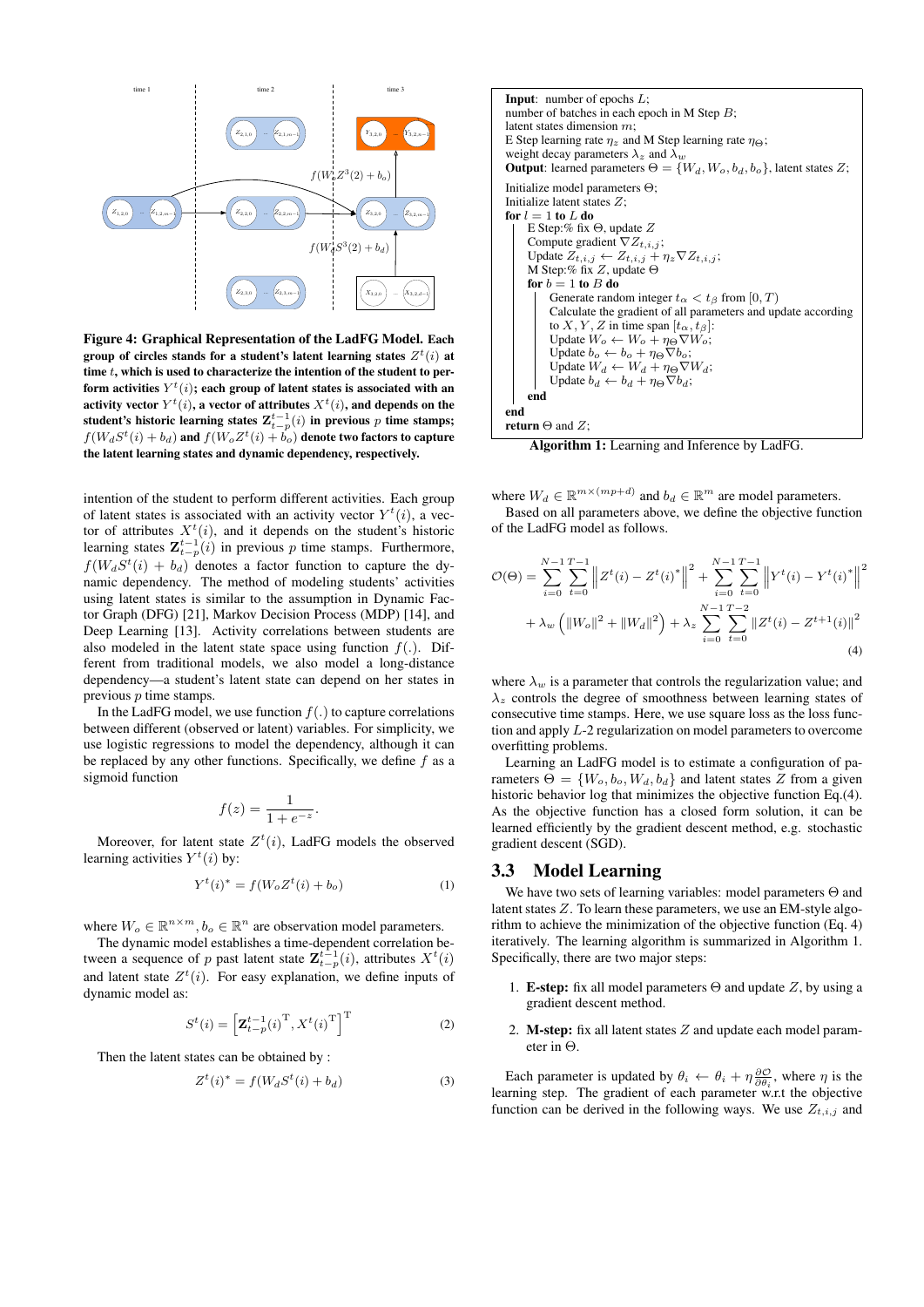$W_{du,v}$  as the example to explain the gradient, and omitted others due to space limitation.

$$
\frac{\partial \mathcal{O}}{\partial Z_{t,i,j}} = 2(Z_{t,i,j} - Z_{t,i,j}^*)
$$
\n
$$
-2\sum_{k=1}^{p} \sum_{l=0}^{m-1} (Z_{t+k,i,l} - Z_{t+k,i,l}^*) Z_{t+k,i,l}^* (1 - Z_{t+k,i,l}^*) W_{dl,(k-1)m+j}
$$
\n
$$
-2\sum_{l=0}^{n-1} (Y_{t,i,l} - Y_{t,i,l}^*) Y_{t,i,l}^* (1 - Y_{t,i,l}^*) W_{ol,j}
$$
\n
$$
+ 2\lambda_z (Z_{t,i,j} - Z_{t+1,i,j}) - 2\lambda_z (Z_{t-1,i,j} - Z_{t,i,j})
$$

$$
\frac{\partial \mathcal{O}}{\partial W_{d u, v}} = -2 \sum_{i=0}^{N-1} \sum_{t=0}^{T-1} (Z_{t,i,u} - Z_{t,i,u}^*) Z_{t,i,u}^* (1 - Z_{t,i,u}^*) S_{t,i,v}
$$

$$
+ 2 \lambda_w W_{d u, v}
$$

Finally, according to our definition, we have:

$$
S_{t,i,v} = \begin{cases} Z_{t-\lfloor \frac{v}{m} \rfloor-1,i,v \bmod m}, & \text{if } v < m \times p \\ X_{t,i,v-mp}, & \text{if } v \ge m \times p \end{cases} \tag{5}
$$

Feature Definition and Implementations. Our implementation of learning algorithm is based on the machine learning framework Theano [3, 5]. To train the LadFG model, we mainly define three categories of features.

- Demographics: These features are derived from students attributes including: gender, age, education. We consider binary features for each discrete value of every attribute, and in total we have eighteen demographics-based features.
- Forum: These features are derived from forum activities, respectively representing the number of different forum activities, the number of replies received from other students, etc. We also consider some homophily correlation features such as the number of replies received from well-performed students. There are six forum activity-based features.
- Learning Behavior: These features include a list of statistical features such as the number of chapters a student browses, the number of deadlines she completes and the total time she spends on watching videos and doing assignments. In total, there are ten features defined in this category.

# 4. EXPERIMENTAL RESULTS

The proposed method for modeling students' learning behavior is very general and can be applied to different settings in MOOCs. Furthermore, using data from xuetangX, we present various experiments in this section to evaluate the effectiveness and efficiency of the proposed method. All datasets and codes will be publicly available.

# 4.1 Experimental Setup

Evaluation Aspects. To quantitatively evaluate the proposed model, we consider the following performance measurements:

• Assignment Grade Prediction. We apply our methods to the MOOC data to predict students' grades on assignments and compare different methods. Specifically, each course has multiple assignments and a student will get a grade after completing an assignment. Our goal is to predict students'

grade for each assignment. We cast the prediction task as a binary classification problem, e.g., for non-science courses, "Yes", if a student's grade is ranked top 30% of all students. Otherwise, it is "No".<sup>8</sup>

- Certificate Earner Prediction. We use our methods to model and predict whether a student will get the certificate after completing a course.
- Parameter Sensitivity Analysis. We analyze the sensitivity of different parameters in our methods: latent dimension  $m$ , the parameter  $p$ , and model convergence.

Finally, we present results of error analysis for our method. In all experiments, we remove the "register-only" students in our experiments.<sup>9</sup>

Comparison Methods and Evaluation Metrics. We compare our model with several alternative predictive models:

- Logistic Regression (LRC) [19]: It uses logistic regressions to train a classification model and employs the classification model to make the prediction.
- SVM [10]: It uses SVM to train the classification model and employs it to make the prediction. For SVM, we employ LIBLINEAR [10].
- Factorization Machines [1, 17]: Factorization models have been proposed and successfully applied to recommendation and prediction tasks. As the factorization model projects the input feature space onto a latent space, it enables us to learn more complex interactions between features.

Altogether, we try to use the same set of features in all comparison methods. Regarding tunable parameters m, p,  $\eta_{\Theta}$ ,  $\eta_z$ ,  $\lambda_w$ and  $\lambda_z$  in LadFG, we find the best configuration using cross validation (i.e.,  $m = 5$ ,  $p = 2$ ,  $\eta_z = 0.5$ ,  $\eta_\Theta = 0.1$ ,  $\lambda_w = 0.01$ and  $\lambda_z = 0.01$ ). Moreover, we evaluate the performance of comparison methods in terms of Area Under Curve (AUC), Precision (Prec.), Recall (Rec.), and F1-Measure (F1) [7]. Additionally, all algorithms are implemented in Python, and all experiments are performed on an x64 machine with 2.9GHz intel Core i7 CPU and 8GB RAM.

# 4.2 Assignment Grade Prediction

We conduct assignment grade prediction for the 11 courses in our dataset. In each course, we use the first half (before the mid-term) of the data for training and the second half (after the mid-term) for testing the prediction performance. Table 5 presents the average prediction performance of different methods and the largest performance numbers under each index are bolded. Overall, the proposed LadFG model clearly outperforms all alternative methods. In terms of F1-score, LadFG achieves a 16.0-25.6% improvement compared to SVM and LRC, neither of which considers the latent interactions between variables. Although FM which also considers the interactions between variables outperforms SVM and LRC, it cannot effectively leverage the temporal information and correlations between students. Consequently, it still underperforms LadFG. We perform two sided *t*-tests and all the *p*-values are  $\langle 0.01,$  which

 $8$ We use 30% as the cutoff for non-science courses because on average, 30% of students who completed at least one assignment eventually earned the course certificate. The cutoff for science courses is 10%.

<sup>&</sup>lt;sup>9</sup>It refers to students who only register a course, but never actually engage in any course activities.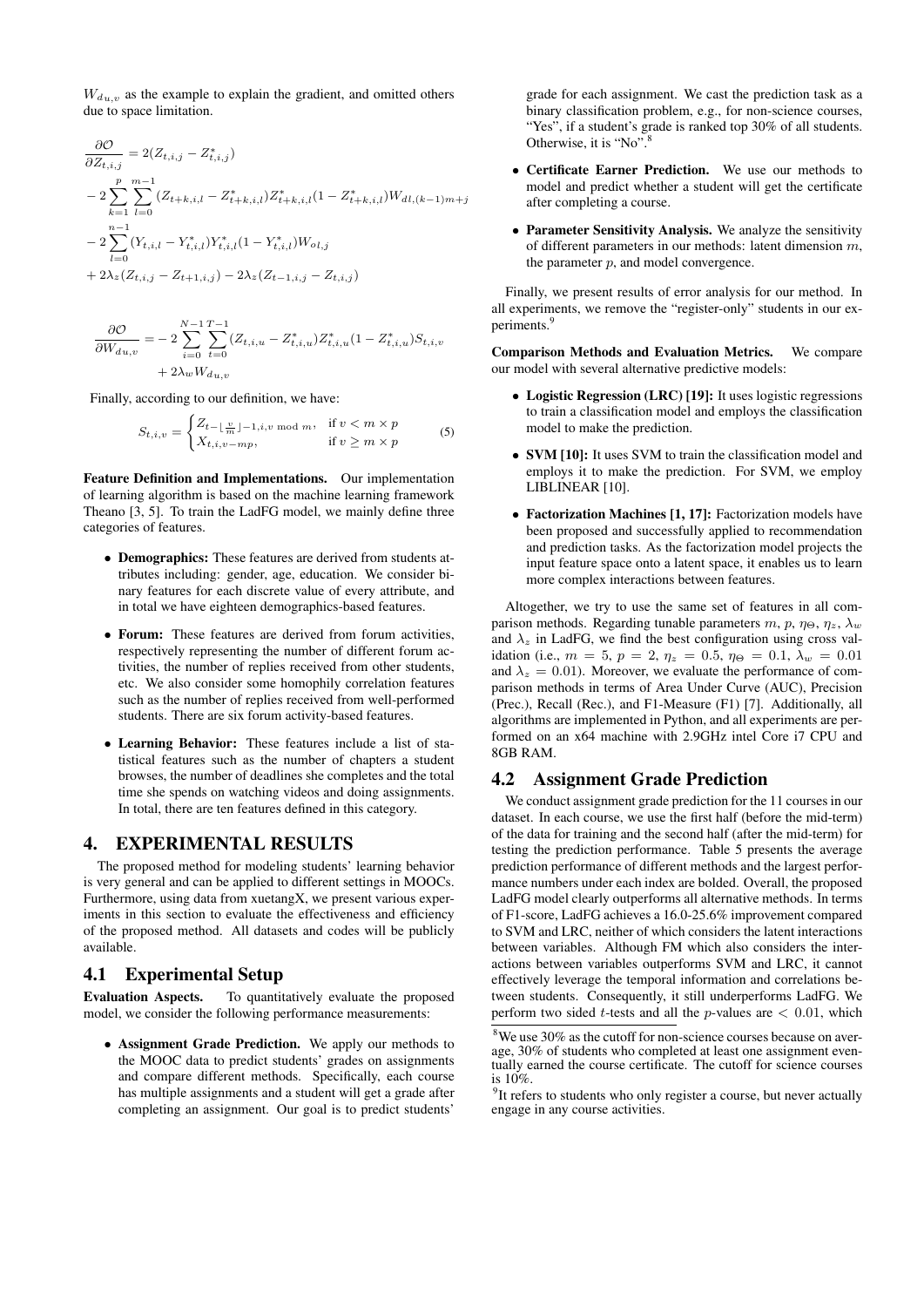| Category    | <b>Method</b> | <b>AUC</b> | <b>Precision</b> | Recall | <b>F1-score</b> |
|-------------|---------------|------------|------------------|--------|-----------------|
| Science     | <b>LRC</b>    | 80.96      | 50.65            | 68.02  | 57.57           |
|             | <b>SVM</b>    | 70.99      | 50.44            | 45.93  | 47.42           |
|             | <b>FM</b>     | 90.39      | 61.48            | 70.35  | 64.67           |
|             | LadFG         | 96.26      | 66.52            | 81.40  | 73.09           |
| Non-Science | LRC           | 73.10      | 75.59            | 53.45  | 61.54           |
|             | <b>SVM</b>    | 71.45      | 77.01            | 48.94  | 58.41           |
|             | <b>FM</b>     | 85.73      | 67.36            | 81.69  | 72.95           |
|             | LadFG         | 90.47      | 73.28            | 85.68  | 78.91           |

Table 5: Performance of Assignment Grade Prediction with Different Methods (%).



Figure 5: Feature Contribution Analysis for Assignment Grade Prediction.

indicates that the improvements of our proposed models over the comparison methods are statistically significant.

Feature Contribution Analysis. We study how different categories of features (demographics, forum activities, and learning behavior) help the prediction task. The learning behavior includes all activities related to watching videos and doing assignments. Specifically, each time, we respectively remove demographics, forum activities, and learning behavior when training our proposed model, and compare performance of assignment grade prediction based on the trained models. Figure 5 shows the AUC performances for each type of courses. "All Features" stands for the LadFG model considering all features defined in our method. "- Demographic", "-Forum", and "-Behavior" indicate results from removing demographics, forum activities, and learning behavior, respectively. Apparently, the learning behavior features contribute significantly to the results for both types of courses. It is also worthwhile to note that learning behavior seems to be more important for modeling the non-science courses. Without learning behaviorbased features, the performance of assignment grade prediction in non-science courses is worse than that in science courses.

Effect of the percentage of the training data. We investigate the performance of assignment grade prediction by varying the percentage of the training data. Figure 6 shows the average prediction performance. The x-axis ( $k = 20 - 90$ ) indicates the percentage of data we use for training. It is very interesting that non-science courses seem to be more *predictable*. LadFG achieves a stable performance for non-science courses using only 30% of data for training. For science courses, the prediction performances vary a lot and



Figure 6: Average Prediction Performance by Varying the Percentage of Data for Training.

Table 6: Performance of Certificate Earner Prediction with Different Methods (%).

| Category    | Method     | <b>AUC</b> | <b>Precision</b> | Recall | <b>F1-score</b> |
|-------------|------------|------------|------------------|--------|-----------------|
| Science     | <b>LRC</b> | 92.13      | 83.33            | 46.51  | 59.70           |
|             | <b>SVM</b> | 92.67      | 52.17            | 83.72  | 64.29           |
|             | <b>FM</b>  | 94.48      | 61.54            | 74.42  | 67.37           |
|             | LadFG      | 95.73      | 73.91            | 79.07  | 76.40           |
| Non-Science | <b>LRC</b> | 94.16      | 76.93            | 89.20  | 82.57           |
|             | <b>SVM</b> | 93.94      | 76.96            | 88.60  | 82.37           |
|             | <b>FM</b>  | 94.87      | 80.22            | 86.23  | 83.07           |
|             | LadFG      | 95.54      | 79.76            | 89.01  | 84.10           |

they depend on the amount of data used for training. Additionally, it seems difficult to predict grades of the last assignments in science courses.

### 4.3 Certificate Earner Prediction

Moreover, we use certificate earner prediction to evaluate the effectiveness of the proposed model. Again, we use the first half of the data (before the mid-term) for training each method, and apply the learned model to predict whether a student would get the course certificate. Table 6 summarizes the performance of different methods for predicting certificate earners. Consistently, LadFG performs better than alternative methods. In addition, we conduct a similar feature contribution analysis for certificate earner prediction. Figure 7 shows the prediction performance of the proposed model by considering different categories of features and we have similar results as those for assignment grade prediction.

### 4.4 Parameter Sensitivity Analysis

We now discuss how different parameters influence the performance of our methods, as well as presenting the efficiency performance. In all the analyses, we use the assignment grade prediction

Table 7: Efficiency Performance of Different Methods.

| Category           | LRC        | <b>SVM</b> | <b>FM</b> | LadFG     |
|--------------------|------------|------------|-----------|-----------|
| Science            | $0.07$ sec | $2.35$ sec | $2.7$ min | $1.4$ min |
| <b>Non-Science</b> | $1.46$ sec | 9.8min     | $4.1$ min | 8.6min    |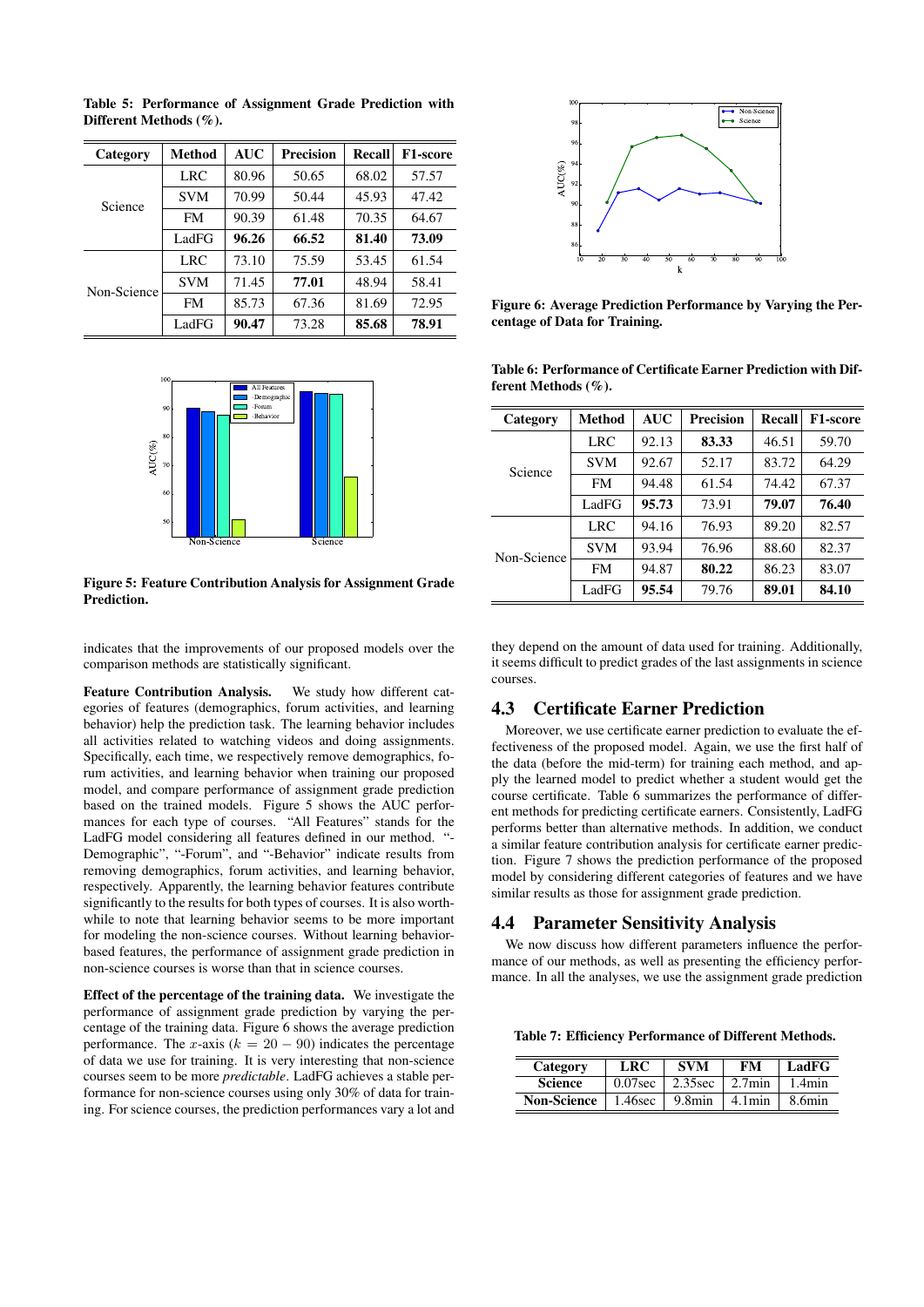

#### Figure 7: Feature Contribution Analysis for Certificate Earner **Prediction**

as the example, and report the average performance on non-science and science courses respectively.

**Effect of Latent Dimension**  $m$ . We evaluate how the latent dimension m affects the quality of the models learned by LadFG. We perform an analysis by varying the dimension of latent space in the proposed LadFG method. Figure 8(a) shows its AUC performance with different numbers of topics. We find that LadFG results in a better performance when the latent dimension is smaller than 20. In addition, increasing the dimension results in a performance drop and this might be due to the data sparsity.

**Effect of Parameter**  $p$ . Pertaining to the parameter  $p$ , Figure 8(b) shows the performance of LadFG with different  $p$  (other parameters are fixed, e.g.,  $m = 5$ ). Although the performance changes when we vary the value of  $p$ , the best performance is obtained when  $p =$ 2 (by considering latent states of two previous time stamps).

Convergence analysis. We further investigate the convergence of the learning algorithm for LadFG. Figure 8(c) presents the convergence analysis of the algorithm. The algorithm converges within 500 iterations. Furthermore, this rapid convergence enables us to do efficient training of the model on large scale datasets.

Efficiency. We compare the efficiency of the different methods. Table 7 lists the average running time of the comparison algorithms for training the prediction models. Overall, all methods have good efficiency performance, and the running time of different methods ranges from seconds to minutes. LadFG results in a slightly lower efficiency compared with FM.

# 4.5 Error Analysis

In the end, we conduct an error analysis on the results of our approach and observe three major types of errors.

- (1) *Unpredictable negative cases*. The proposed LadFG model fails in the following scenario in which a substantial proportion is credited to final exams in certain courses. Some active learners, who engage in forums and lectures enthusiastically, may not take tests due to personal reasons, e.g., scheduling conflicts, and they would be misclassified into certificated group.
- (2) *Unpredictable positive cases*. In contrast, some inactive students never participate in forums and have very few learning activities. However, they still complete assignments (or pass the final exams) with extremely high scores, and they are incorrectly grouped to be low grade in the assignment

grade prediction (or uncertificated in the certificate earner prediction). We randomly choose several of those students and conduct interviews with them. We find that a substantial proportion of them are very skillful undergraduate or graduate students who have taken similar courses offline. Therefore, they are capable of taking online tests without spending much effort.

(3) *Swing cases*. LadFG would become ineffective for certificate earner prediction on "swing" cases as well. Each course has a minimum passing score, above which the student would be certificated. Swing cases are those students whose scores are hovering around the minimum score. Our model would misclassify these swing cases and draw a wrong conclusion.

# 5. RELATED WORK

MOOCs boom swiftly in recent years and have attracted millions of users worldwide. Experiences in offline education which predict dropouts and school failures do not fully satisfy the need in MOOCs. Analyzing and mining the big data from online courses becomes an important topic to understand students' behavior. We review related literature in three topics: attribute analysis, engagement analysis and time-related feature analysis.

Attribute analysis: This line of researches mainly focuses on studying the relationship between user demographic attributes and their behavioral patterns in online courses. For example, Guo et al.[11] investigated how navigation strategies vary by demographics. Based on demographic results, Wilkowski et al.[27] found no correlation between prior skills and course completion rates. Furthermore, their study showed that students who completed course activities were more likely to earn certificates than those who did not. Moreover, Seaton et al.[25] examined activities that help students get certificates.

Engagement analysis: More and more researchers start to analyze students' engagement in courses. For online open courses, Anderson et al.[2] developed a taxonomy of individual engagement style, and there was a further discussion between student engagement and their grades. Since student dropouts in MOOCs have gathered widespread attention, Ramesh et al.[24] proposed a latent representation model which could be applied to abstract student engagement types and to predict dropouts. Additionally, for traditional courses, Bayer et al.[4] predicted dropouts and school failures when student data has been enriched with data derived from students' social behavior. Related studies can be also found in [12, 22]. However, most existing research on engagement shared similarities with Champaign et al.'s work[8]. They estimated time spent on different resources and examined correlations between time and students' performance.

Forum analysis: Several interesting work examines MOOC forums, which plays an important role in online learning. Chaturvedi et al.[9] predicted instructor's intervention in forums. Brinton et al.[6] investigated factors correlated with the decline of forum activities, and found strategies to classify and rank thread relevance. Additionally, Huang[15] explored super-posters on forums and studied their engagement patterns. They found that super-posters display above-average engagement, enroll in more courses, and obtain better grades than the average forum participants. However, these studies might isolate and overstate the importance of forum performance.

To the best of our knowledge, there was little work utilizing temporal correlations between demographics, forum behaviors, and learning activity patterns to model and predict assignment grade performance and certificate earners.